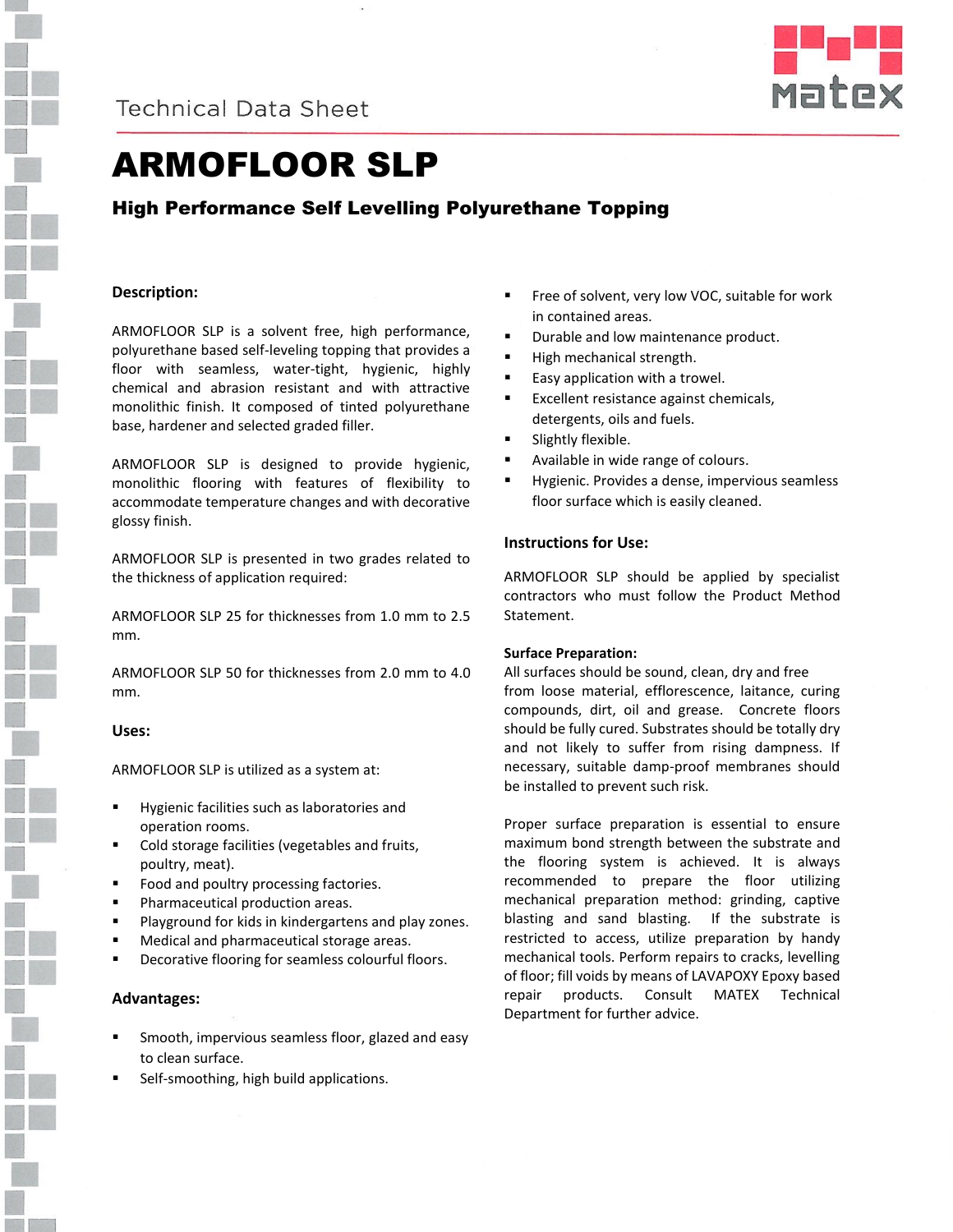

Apply a rich coat of ARMOPRIME EP100 to the substrate prior to application of the product. The primer can be applied in a spread rate of 4 to 6  $m^2$ /Lt. depending on substrate porosity.

#### **Mixing:**

Mix the contents of component A (Base) with a low speed mixer for minutes to homogenize the content of the container. Slowly add the contents of part B (Hardener) to Part A container and Mix thoroughly the material with low speed mixer (200-300 RPM) for an interval of 1 minute. Add the content of part C (Filler) to the mixture slowly ensuring continuous mixing for 3 more minutes confirming a homogenous mixture, color consistent and lump free is reached.

Allow the mix to rest for 2-3 minutes prior to application, to allow entrapped air to escape from the mix to prevent pinholes formation at the surface of the finished product. Part mixing of the product components is not acceptable as it will affect both performance and appearance of the finished floor.

#### **Application**:

The applicator should ensure that there are sufficient supplies of labor and materials to make the mixing and subsequent application process a continuous one for any given, independent floor area. The mix should be poured onto the primed substrate in a controlled quantity according to the thickness of application verses the area of work. Pour the mix evenly to the floor. Allow ARMOFLOOR SLP to level on the floor. Set the thickness of application to the controlled pin flat aluminum trowel. Double check the exact desired thickness, then spread the materials to the floor evenly using the aluminum adjusted height flat trowel. Allow even spread for the entire work area. Directly apply second batch to the remaining area of the floor in order to prevent fusing marks (control of material quantity and fast preparation of the mix to the requirements of the selected area is a major factor of creating a smooth, leveled floor).

With a spiked roller go over the surface of the product while wet to allow the ARMOFLOOR SLP to release all air entrapped within. Workers should wear spiked shoes at all times while handling the product. **Standards:**

ARMOFLOOR SLP conforms to:

- ASTM C 307, C 579, C 580
- ASTM D4541, ASTM D4060,

#### **Packaging:**

ARMOFLOOR SLE is available in 15 liter set of three parts (A+B) metallic containers and bag of filler.

| <b>TECHNICAL PROPERTIES</b> |                                      |                      |  |
|-----------------------------|--------------------------------------|----------------------|--|
| PARAMFTFR                   | ARMOFLOOR                            | ARMOFLOOR            |  |
|                             | <b>SLP 25</b>                        | <b>SLP 50</b>        |  |
| Color                       | <b>Standard Matex Flooring Color</b> |                      |  |
|                             | Chart                                |                      |  |
| Compressive                 | 57 N / $mm2$                         | 62 N $/mm2$          |  |
| Strength                    |                                      |                      |  |
| Tensile Strength            | 10 N/mm <sup>2</sup>                 | 12 N / $mm2$         |  |
| Flexural Strength $@$ 3     | $32$ N/mm <sup>2</sup>               | 30 N/mm <sup>2</sup> |  |
| mm thickness                |                                      |                      |  |
| Volatile Organic            | < 10 grams / liter                   |                      |  |
| Content                     |                                      |                      |  |
| Density                     | 1.55 Kg/ $m3$                        | 1.70 Kg/ $m3$        |  |
| Pot-life time at 25°C       | 45 minutes                           |                      |  |
| Open to foot Traffic        | 12 hours @25°C                       |                      |  |
| Open to Vehicular           | 24 hours @25°C                       |                      |  |
| Traffic                     |                                      |                      |  |
| <b>Complete Hardening</b>   | After 7 days                         |                      |  |
| Shore D hardness            | 75                                   |                      |  |

#### **Storage:**

Store in original packing in dry conditions away from direct sunlight and in temperature controlled warehouse.